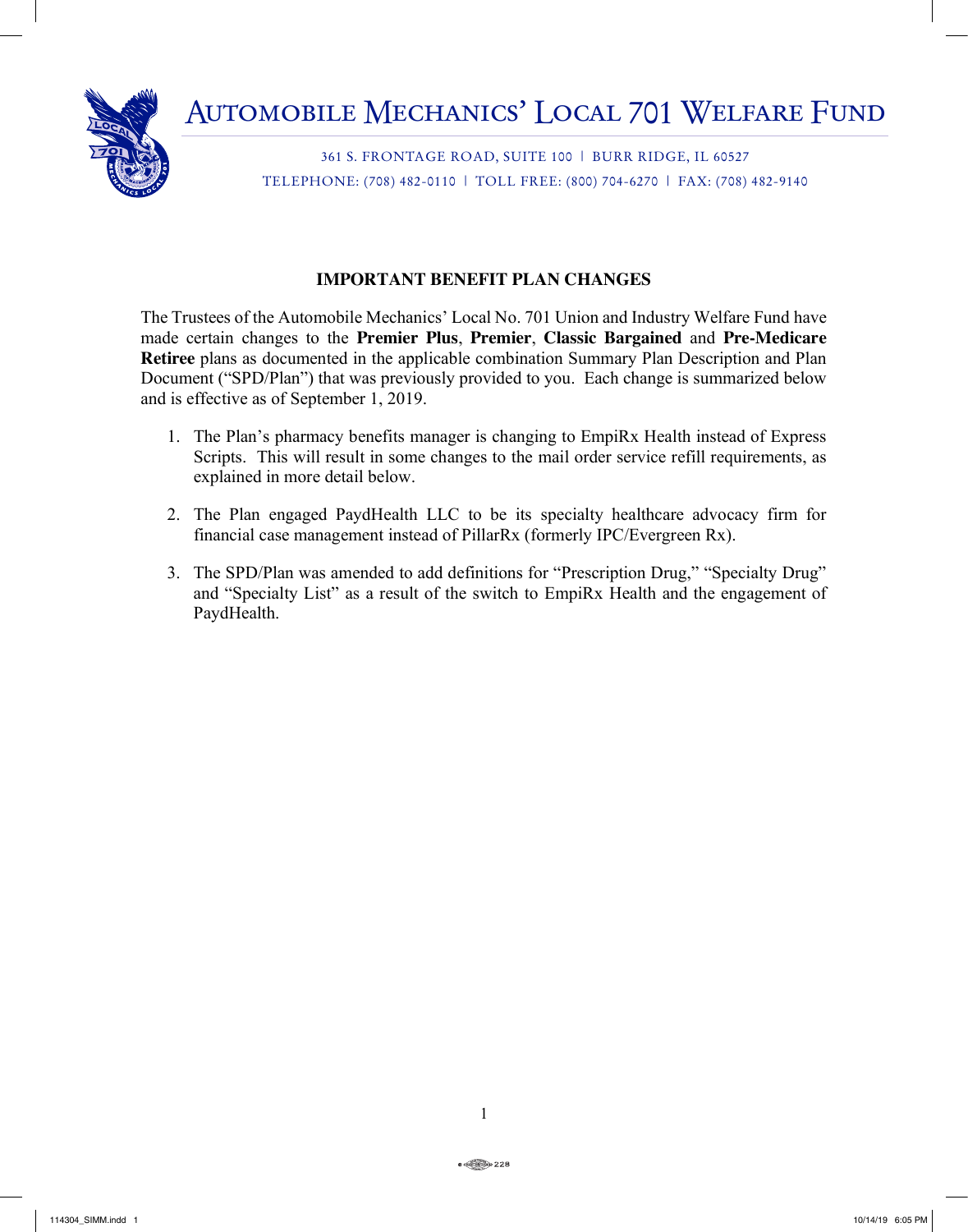## **SUMMARY OF MATERIAL MODIFICATIONS**

This document, referred to as a "summary of material modifications," is intended to supplement the SPD/Plan. You should retain this summary of material modifications with your copy of the SPD/Plan. If you have any questions, you may contact the Fund Office (708) 482-0110  $\sim$  Toll Free (800) 704-6270.

### 1. **Change to the Plan's Pharmacy Benefits Manager to EmpiRx Health**

The Plan will be switching to EmpiRx Health as its pharmacy benefits manager. Express Scripts will no longer be managing the Plan's prescription drug program as of September 1, 2019. Accordingly, there will be some changes to the mail order service/Walgreens retail pharmacies refill requirements and specialty pharmacy program, as explained in more detail below. The new contact information for EmpiRx is 1-888-309-1654 or www.empirxhealth.com.

### 2. **Change to Mail Order Service/Walgreens Retail Pharmacies refill requirements**

As a result of the switch from Express Scripts to EmpiRx Health, a change was made to the refill requirements under the Mail Order Service/Walgreens Retail Pharmacies section of the SPD. As you already know, maintenance medications (i.e., for chronic conditions such as high blood pressure or cholesterol) should be filled through the mail order service program or at Walgreens retail pharmacies. The Plan allows two initial fills of a maintenance medication to be filled at any participating network retail pharmacy (including pharmacies other than Walgreens) without a penalty. As of September 1, 2019, after you have had two initial fills, you will not be able to have your maintenance medication filled at a participating network retail pharmacy other than Walgreens and your prescription refill will be rejected if you choose another pharmacy. **Therefore, after two initial fills, you must either transition your prescriptions for maintenance medications to Walgreens or mail order and the prescription must be for a 90 day supply.**

### 3. **Implications regarding the Plan's engagement of PaydHealth as its specialty healthcare advocacy firm for financial case management**

The Plan contracted with PaydHealth to be its specialty healthcare advocacy firm for financial case management, replacing PillarRx (formerly IPC/Evergreen Rx) which was the Plan's specialty drug case manager.

The purpose of the advocacy firm is to provide financial case management for Specialty Drugs, products, and services included on the Specialty List (SL), in order to reduce the cost of Specialty Drugs, products and services for you and the Plan.

Specialty Drugs, products, and services included and noted on the Specialty List that have been specifically designated by the Fund are subject to prior authorization, step-therapy, and administrative review prior to the specified Plan coverage limits applying as shown on the Schedule of Benefits tables in the SPD. PaydHealth will work to reduce your and the Plan's costs for these listed items.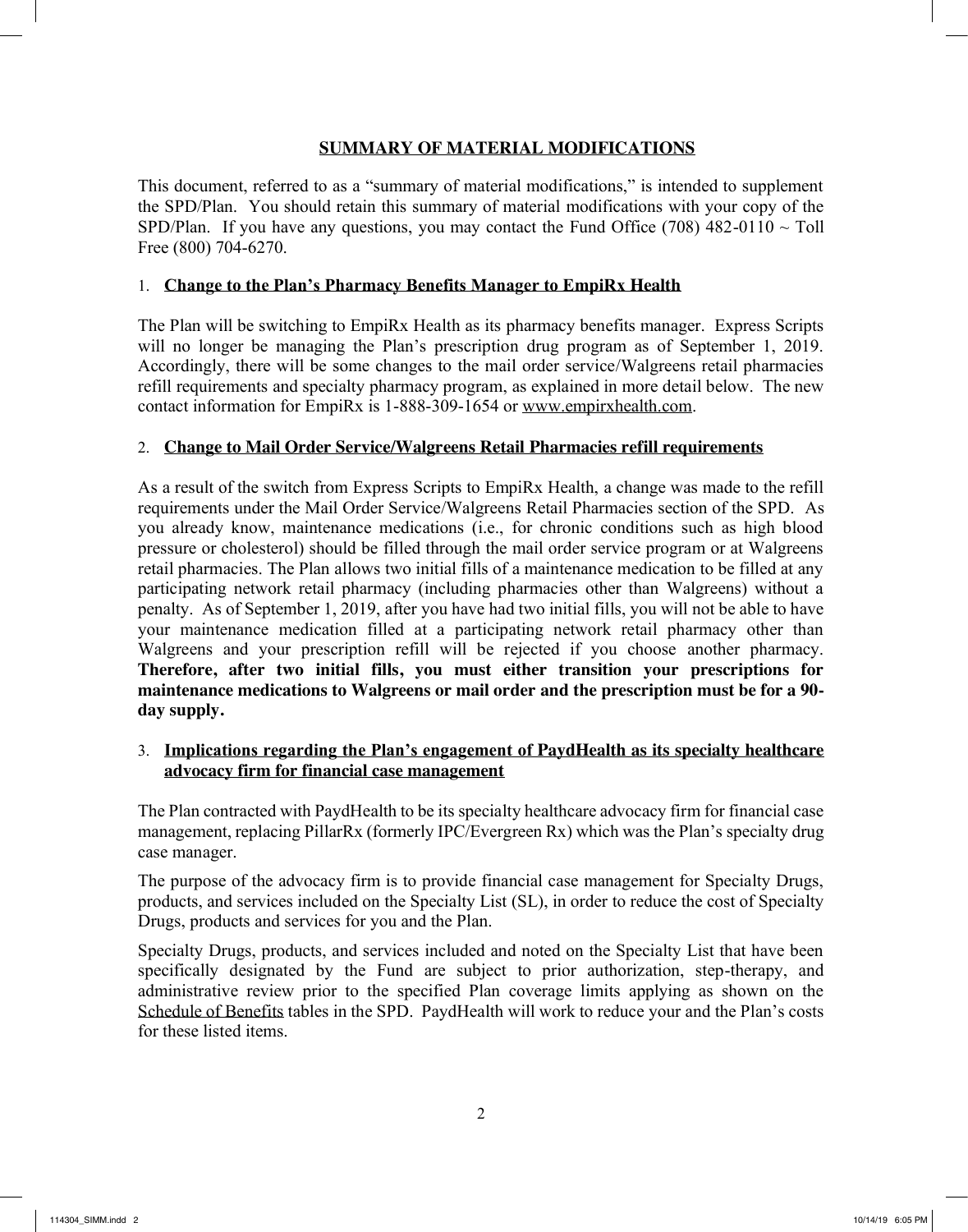The Plan requires you to enroll in the Specialty Healthcare Advocacy Program. Additionally, the Plan requires that you complete the application process, in good faith, for alternate funding programs identified by your Specialty Healthcare Case Coordinator. Completing the enrollment application, meeting medical necessity and step-therapy criteria are prerequisites to receiving any coverage under the Plan for Specialty Drugs, products, or healthcare included on the Plan's SL. If you choose not to enroll in the Specialty Healthcare Advocacy Program, the co-insurance or outof-pocket cost for Specialty Drugs will be 100% of the pharmacy billed charges and your costs will not apply to your annual maximum amount or deductible.

The Plan is sponsoring this program and you will not be responsible for any payments to the program as a participant in the Plan. However, you may be required to pay a portion of the cost to acquire your Specialty Drug, product or service.

Advocates from the Specialty Drug Advocacy Program will proactively contact you to complete the enrollment process and gather any additional information required to help you maximize your benefit for Specialty Drugs under the Plan. Some alternate funding programs require verification of income as a condition of meeting alternate funding program criteria. In such cases, you will be asked to provide this information directly to the advocacy firm or alternate funding program, and such information will not be provided to the Plan.

If you are NOT eligible for an identified alternate funding program, your Specialty Healthcare Case Coordinator will automatically submit your case for benefit reconsideration under the Plan's appeal process. Should your claim meet Plan reconsideration criteria, your out-of-pocket costs will be adjusted to the appropriate co-insurance and other cost-sharing amounts of your applicable Plan option, as shown in the Schedule of Benefits tables in the SPD. Your out-of-pocket costs will never exceed those shown in the Schedule of Benefits tables in the SPD if an appeal is approved.

All Specialty Drug prescriptions paid for by the Plan through benefit reconsideration must be dispensed by EmpiRx Health – who will collect your co-insurance and any other cost-sharing amounts as shown in your applicable Plan option Schedule of Benefits as detailed in the SPD. Any financial assistance you receive will not apply to any deductible or calendar year out-ofpocket maximum amounts.

Questions related to the Specialty Pharmacy Program may be made directly to PaydHealth, by calling 1-877-869-7772.

## 4. **Addition of new definitions to the Plan/SPD**

As a result of the switch to EmpiRx Health and the engagement of PaydHealth, the following definitions were added to the Plan/SPD:

o **Prescription Drug** means any of the following: a US Food and Drug Administrationapproved Drug or medicine which, under federal law, is required to bear the legend: Caution: federal law prohibits dispensing without prescription; injectable insulin; hypodermic needles or syringes, but only when dispensed upon a written prescription of a licensed Physician. Such Drug must be Medically Necessary in the treatment of a Disease, Sickness or Injury.